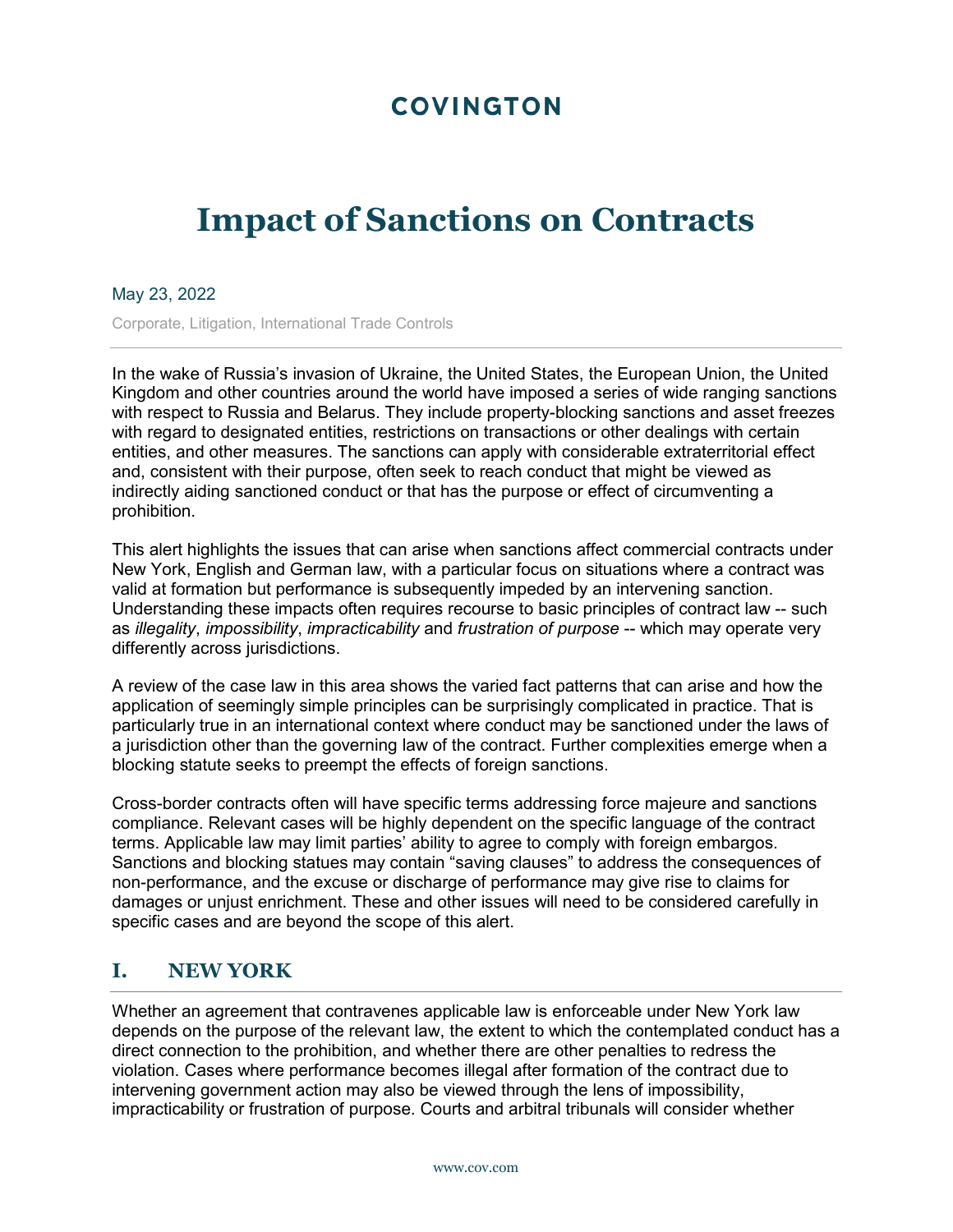performance has actually become impossible and whether the relevant governmental intervention was anticipated or foreseeable before excusing performance.

#### A. Illegality

Under New York law, illegal contracts or contracts against public policy are generally not enforceable, although this is not a *per se* rule and courts have discretion to determine whether to enforce such contracts. "[C]ontracts that offend the underlying purpose of a statute are unenforceable." *Cary Oil Co., Inc. v. MG Refining & Mrktg, Inc.*, 230 F.Supp.2d 439, 451 (S.D.N.Y. 2002) (citing *United States v. Mississippi Valley Generating Co.*, 364 U.S. 520, 563 (1961)). While illegal contracts are generally unenforceable, contracts may not be avoided where there are regulatory sanctions or statutory penalties in place to redress violations of law. *See Agarwal v. Sandy Dalal, Ltd.*, 2006 WL 2621048, at \*7 (D. Neb. Sept. 12, 2006) (applying New York law) (a debt agreement designed for unwarranted tax deduction was deemed not unenforceable).

Contracts that are otherwise legitimate may be rendered unenforceable by their "direct connection" with an illegal transaction. *Nat'l Petrochemical Co. of Iran v. M/T Stolf Sheaf*, 930 F.2d 240, 241 (2d Cir. 1991) (contracts were "part and parcel" of a larger plan to violate a U.S. trade embargo). There must "at least be a direct connection between the illegal transaction and the obligation sued upon" to excuse performance, and illegalities that are "merely incidental to the contract" are not sufficient to render a contract unenforceable. *McConnell v. Commonwealth Pictures Corp*., 7 N.Y.2d 465, 471 (1960). Violations of foreign laws may be taken into account. *Nameh v. Muratex Corp*., 34 Fed.App. 808, 810 (2d Cir. 2002) (illegality of a contract barred claims for relief because defrauding foreign authorities was "necessary to ensure the profitability" of the venture).

#### B. Impossibility

In New York, impossibility excuses a party's performance only when the destruction of the subject matter of the contract or the means of performance makes performance *objectively* impossible. In addition, performance must have been rendered impossible by an unanticipated event that could not have been foreseen or guarded against in the contract. The doctrine is applied narrowly "due in part to [the] judicial recognition that the purpose of contract law is to allocate the risks that might affect performance and that performance should be excused only in extreme circumstances." *Kel Kim Corp. v. Cent. Markets, Inc.*, 70 N.Y.2d 900, 902 (1987).

To establish the affirmative defense of impossibility due to intervening governmental action, a party must show that the action was not foreseeable, *RW Holdings, LLC v. Mayer*, 131 A.D.3d 1228, 1230 (2d Dep't 2015); *A & S Transp. Co. v. Cty. of Nassau*, 154 A.D.2d 456, 459 (2d Dep't 1989), and rendered performance under the contract impossible. *See Organizacion JD Ltda. v. U.S. Dep't. of Justice*, 18 F.3d 91, 95 (2d Cir. 1994) (holding that intervening government actions seizing money transfers allegedly involved in the proceeds of illegal drug trafficking rendered any enforceable contract impossible to perform); *Hamilton Rubber Mfg. Co. v. Greater New York Carpet House*, 47 N.Y.S.2d 210, 211 (Sup. Ct. N.Y. Cnty. 1944), *aff'd* A.D. 681 (1st Dep't 1945) (recognizing impossibility defense to a breach of contract when the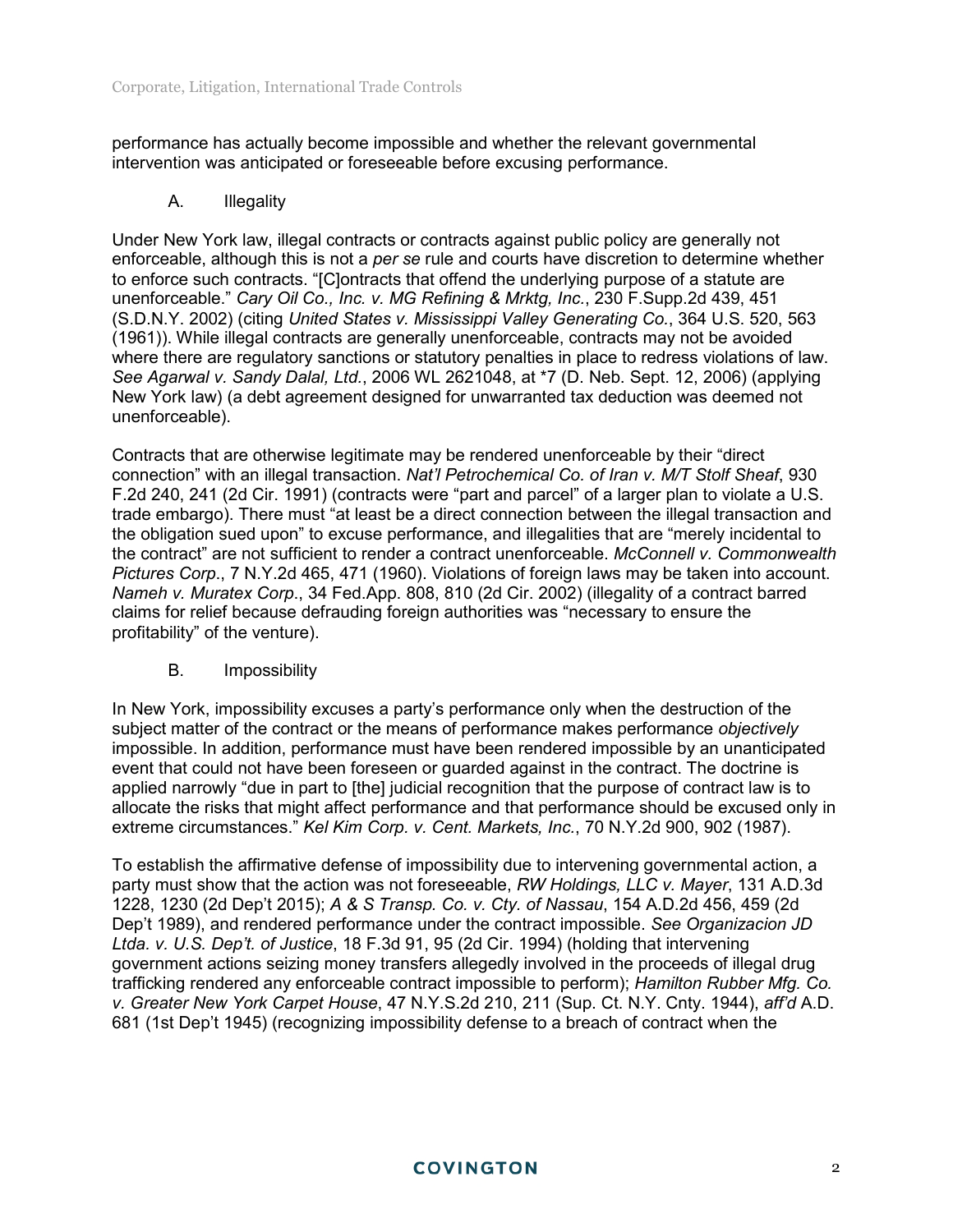government prohibited the completion of a contract and the War Production Board refused permission for the party to perform under the contract).

Perhaps unsurprisingly, courts have not looked favorably on cases where a sanctioned party has sought to be excused from payment obligations on preexisting debts when sanctions have rendered payment difficult, but not actually impossible. *See, e.g.*, *Red Tree Invs. LLC v. Petroleos de Venezuela*, 2021 WL 6092462, at \*1 (S.D.N.Y. Dec. 22, 2021) (rejecting impossibility defense where payment difficulty was attributable to banks' "risk adversity" rather than illegality of payment; the sanctioned debtor had not taken "every action within its power" to perform its duties; payment was ultimately made after the noteholder pressured the bank, and sanctions were foreseeable and could have been guarded against in the note agreement); *Dresser-Rand Co. v. Petroleos de Venezuela, S.A.*. 2021 WL 5831766, at \*8-10 (S.D.N.Y. Dec. 8, 2021) (rejecting impossibility defense when some commercial banks that were not barred by sanctions could complete the transaction).

#### C. Impracticability

For contracts for the sale of goods, New York's Uniform Commercial Code ("UCC") § 2-615 codifies the doctrine of commercial impracticability in New York. NY UCC § 2-615 "excuses a seller from timely delivery of goods contracted for, where his performance has become commercially impracticable because of unforeseen supervening circumstances not within the contemplation of the parties at the time of contracting." McKinney's Uniform Comm. Code § 2- 615. *See also Cliffstar Corp. v. Riverbend Products, Inc.*, 750 F. Supp. 81, 85 (W.D.N.Y. 1990) (holding that in order to succeed on a claim of impracticability under UCC § 2-615, "the party must show that the unforeseen event upon which excuse is predicated is due to factors beyond the party's control").

The breaching party must show a "contingency, the impracticability of performance as a consequence of the occurrence of that contingency, and that the nonoccurrence of the contingency was a basic assumption of that contract." *Dell's Maraschino Cherries Co., Inc. v. Shoreline Fruit Growers, Inc.*, 887 F.Supp.2d 459, 478 (E.D.N.Y. 2012) (applying New York law). Subsection 4 of the Official Comment to NY UCC § 2-615 cautions that "[i]ncreased cost alone does not excuse performance unless the rise in cost is due to some unforeseen contingency which alters the essential nature of the performance . . . . But a severe shortage of raw materials or of supplies due to a contingency such as war, *embargo*, local crop failure, unforeseen shutdown of major sources of supply or the like, which either causes a marked increase in cost or altogether prevents the seller from securing supplies necessary to his performance, is within the contemplation of this section." *Id.* (emphasis added).

In one case, the Second Circuit affirmed a defense of impracticability where an American company that manufactured radio communication products had contracted with another entity to serve as its exclusive distributor of products to Iran. After the goods were seized by U.S. Customs Service officials, the manufacturer agreed to voluntarily withdraw from all further sales to the Iranian market after negotiations with the government, and the distributor sued for breach of contract. The Second Circuit affirmed the district court's ruling that the manufacturer had sufficiently pled the affirmative defense of commercial impracticability, because the case involved "overwhelming and uncontradicted evidence that the government would not allow [the manufacturer] to continue sales to Iran" and there was no evidence that the company acted in bad faith. The company established the affirmative defense when it "complied in good faith with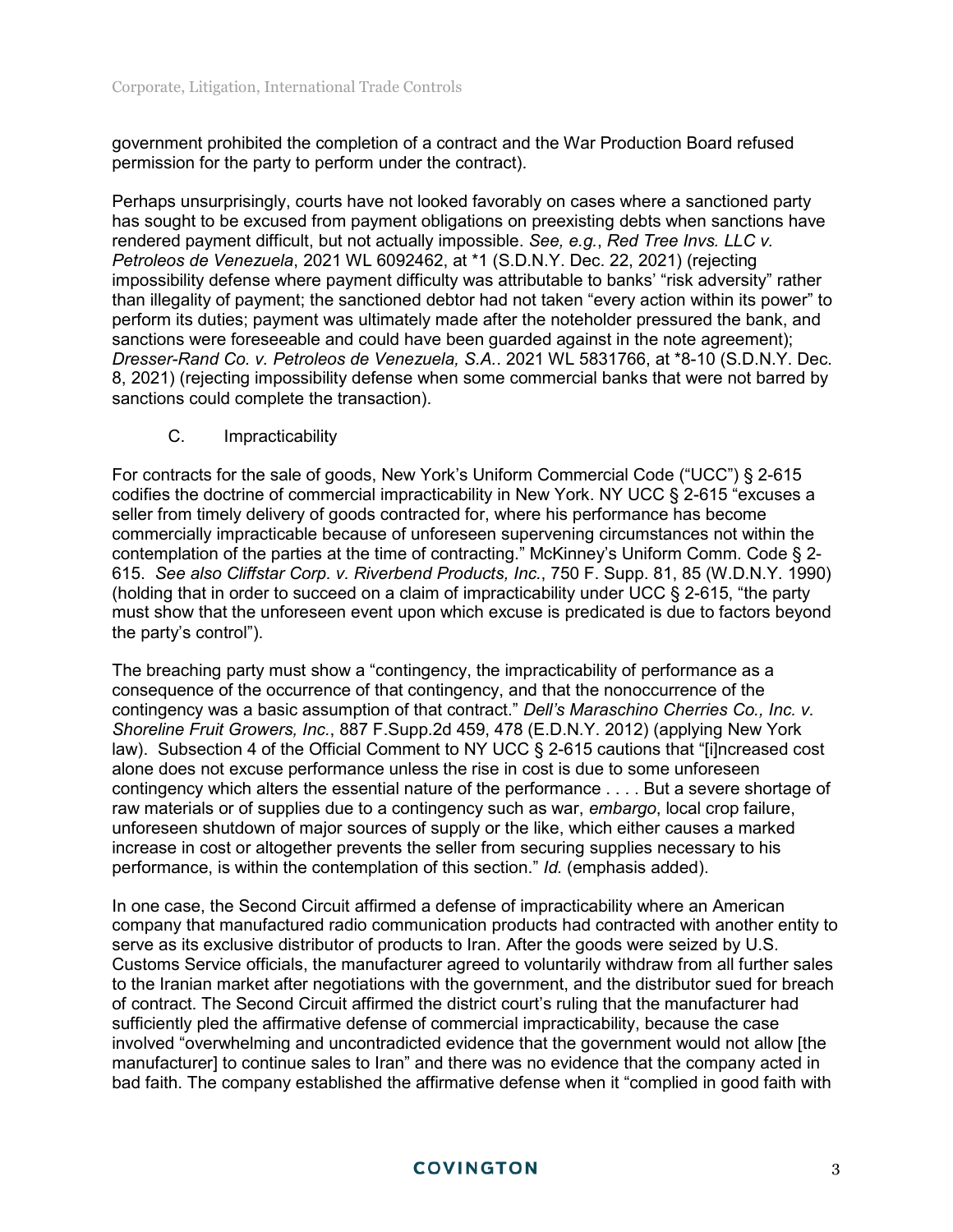the government's informal requirements." *Harriscom Svenska, AB v. Harris Corp.*, 3 F.3d 576, 578-580 (2d Cir. 1993).

#### D. Frustration of Purpose

In New York, the doctrine of frustration of purpose is "a narrow one." *Crown It Services v. Koval–Olsen*, 11 A.D.3d 263, 265 (1st Dep't 2004). "In order to invoke the doctrine of frustration of purpose, the frustrated purpose must be so completely the basis of the contract that, as both parties understood, without it, the transaction would have made little sense." *Warner v. Kaplan*, 71 A.D.3d 1, 6 (1st Dep't 2009) (citing 22A N.Y. Jur. 2d, Contracts § 375)). However, "the doctrine of frustration of purpose . . . is not available where the event which prevented performance was foreseeable and provision could have been made for its occurrence." *Id.* (citing *Matter of Rebell v. Trask*, 220 A.D.2d 594, 598 (2d Dep't 1995)). The fact that an event may cause a party to realize lower profits or sustain a loss is insufficient to justify application of the doctrine of frustration. *Rockland Dev. Assoc. v. Richlou Auto Body, Inc.*, 173 A.D.2d 690, 691 (2d Dep't 1991).

The foreseeability of sanctions has prevented sanctioned entities from being excused from lease payments on properties they were no longer able to use. In one case, *Sage Realty v. Jugobanka*, sanctions had blocked all Yugoslavian entities from using or accessing their assets in the United States. The U.S. Treasury Department's Office of Foreign Assets Control (OFAC) blocked Jugobanka's assets, vacated and sealed the bank's New York premises, and then made rental payments on the premises from the bank's blocked assets. The court determined that sanctions were "reasonably foreseeable," and thus the defendant was not excused from performance based on affidavits and exhibits showing that parties were aware of deteriorating relations between Yugoslavia and the United States and of the potential for sanctions to be imposed. *Sage Realty Corp. v. Jugobanka*, 1998 WL 702272 (S.D.N.Y. Oct. 8, 1998); *Sage Realty Corp. v. Jugobanka, D.D.*, 1997 WL 370786 (S.D.N.Y. July 2, 1997). *See also Hungarian People's Republic v. Cecil Associates*, 127 F.Supp. 361, 363 (1955) (holding that the Hungarian government was not entitled to the doctrine of frustration to excuse performance on a lease after it was directed by the U.S. Government to close its consulates, because strained diplomatic relations between the United States and Communist countries were known and limits on diplomatic representation in the United States "conceivably could have been anticipated and guarded against" at the time of the lease).

# **II. ENGLAND**

Under English law, a contract may be unenforceable where it contravenes a statutory prohibition ("statutory illegality") or where it is otherwise illegal or against public policy ("common law illegality"). Cases where a contract is valid when formed but performance subsequently becomes illegal or impossible are viewed under the doctrine of frustration of contract.

A. Statutory and Common Law Illegality

There are two distinct doctrines under which performance of a contract can be denied under English law on grounds of illegality. "Statutory illegality" arises where a law or regulation, expressly or impliedly, either prohibits the making of a contract completely or provides that a contract or certain of its terms are unenforceable. Because the unenforceability is simply the result of the application of a statute, the knowledge or culpability of the parties is irrelevant in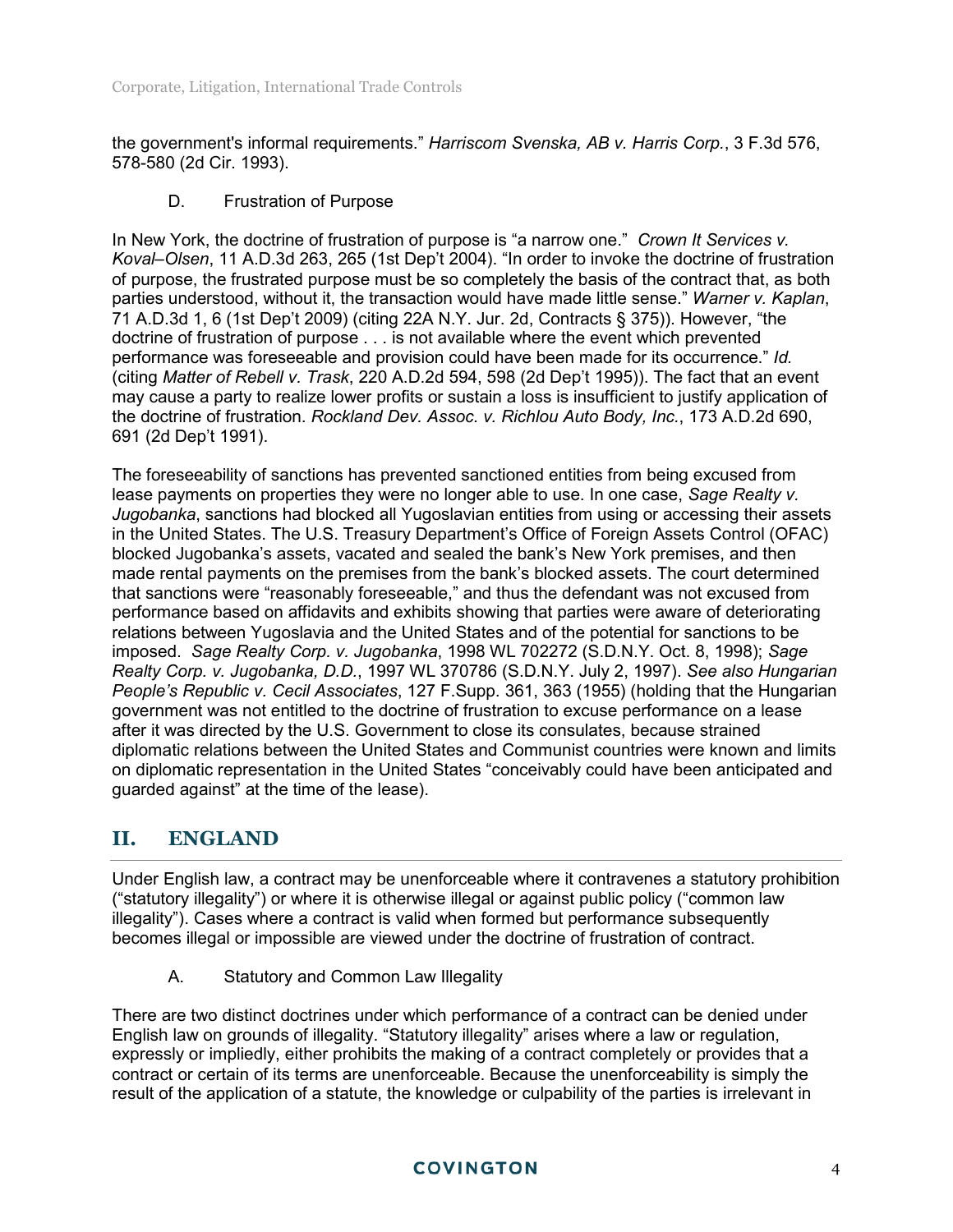that context. "Common law illegality," on the other hand, results where the formation, purpose or performance of the contract is illegal or contrary to public policy and where denial of enforcement is an appropriate response to that conduct. *Okedina v Chikale* [2019] ICR 1635. Judging whether performance should be denied on grounds of common law illegality requires an assessment of what the public interest requires having regard to a range of factors, including (a) the underlying purpose of the prohibition that has been transgressed, (b) public policies that would be impaired by denying the claim, and (c) whether denying the claim is a proportionate response. *Patel v Mirza* [2016] UKSC 42.

In international settings, English courts will not enforce an English law contract where performance of that contract is forbidden by the law of the place of performance, even if it would be permitted under English law. *Ralli Bros v Compania Naviera Sota y Azmar* [1920] EWHC 887 (Comm) at [297] (English law freight contract not enforced where the contract called for delivery of goods in Spain and freight charges exceeded legal limits in Spain). However, laws of jurisdictions other than the place of performance may also have an effect. In one case, an English borrower was held to be justified in refusing to make scheduled interest payments under an English law loan facility to a Russian-owned bank based in Cyprus that had been blocked under U.S. secondary sanctions. The English borrower would have been exposed to penalties under the U.S. sanctions rules if it made payments to its blocked Cyprus lender, and that was sufficient to excuse performance when the loan facility provided that the borrower would not be in default if amounts were not paid "in order to comply with any mandatory provision of law[.]" *Lamesa Investments Ltd v Cynergy Bank Ltd [2020]* EWCA Civ 821.

B. Frustration of Contract

Under English law, cases where performance becomes impossible or illegal as a result of a supervening governmental action are reviewed under principles of frustration of contract. Frustration occurs when, without fault of either party, a contractual obligation has become incapable of being performed because changed circumstances would render performance radically different from what was undertaken. *Davis Contractors Ltd v Farham Urban District Council* [1956] AC 696, 729. Frustration turns on whether performance in accordance with the literal terms of the contract differs so significantly from what the parties reasonably contemplated at the time of execution that it would be unjust to insist on compliance. *National Carriers v Panalpina* [1981] AC 675, 707. Factors to be considered include the terms of the contract, its context, the parties' expectations and assumptions when the contract was formed, the nature of the supervening event and the parties' reasonable and objectively ascertainable calculations as to the possibilities of future performance. *Edwinton Commercial Corporation v Tsavliris Russ (Worldwide Storage) Ltd (The Sea Angel)* [2007] 1 CLC 876.

It is difficult to succeed with a frustration claim in the English courts. For example, a recent case found that frustration does not apply where performance of a contract remains legal but its usefulness to a party is frustrated by reason of intervening governmental action, especially where the relevant risk was assumed by the aggrieved party under the contract. *Salam Air SAOC v Latam Airlines Groups SA* [2020] EWHC 2414 (English law aircraft leases not frustrated by Covid-related restrictions on air passenger flights in lessee's home country, especially where the contract language allocated commercial risks to the lessee).

A number of sanctions-related English cases have involved international banking. In one early case, an English bank operating through its branch in Jerusalem found itself unable to make payments to its account customer based in Arab-controlled territory following the cessation of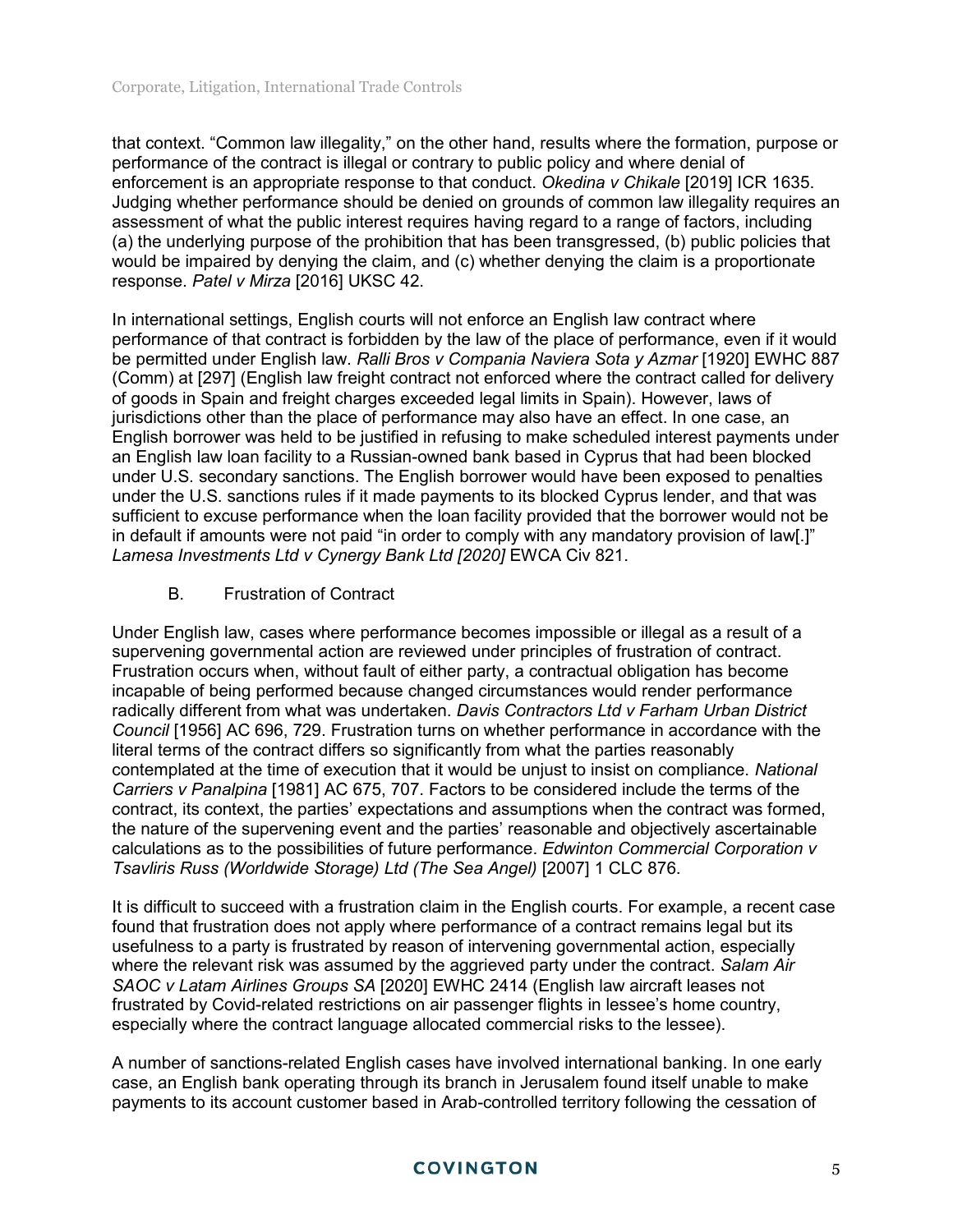the British mandate and the formation of the State of Israel in 1948. War had broken out, and under applicable Israeli law, payments to persons in enemy territory were prohibited. Israeli regulations allowed for payments to be made instead to a custodian, and payment was made in that fashion. When the plaintiff sued, the court held that the account agreement, which was governed by English law, was not frustrated, and that the plaintiff bank should instead look to recover its funds from the custodian on terms to be set in Israeli legislation. *Arab Bank Ltd v Barclays Bank* [1954] 2 W.L.R. 1022.

Another banking case arose out of the U.S. sanctions against Libya in 1986, which froze all Libyan property in the United States or in the possession or control of U.S. persons, including overseas branches of U.S. banks. The defendant U.S. bank, acting through London and New York branches, contended that it was impossible to make payments to its Libyan customer without committing an illegal act in the United States. The court held that the account agreements were not frustrated and the parties were not discharged, but rather the payment obligation was merely suspended. *Arab Foreign Bank v Bankers Trust Co* [1989] 2 All ER 252.

English courts will not find frustration of contract where applicable sanctions allow affected parties to apply for derogations and no attempt to apply for a derogation has been made. *Melli Bank plc v Holbud Ltd* [2013] EWHC 1506 (Comm). And, as in the United States, English law is not favorable to sanctioned entities who claim that supervening sanctions render repayment of preexisting debts illegal or discharged. *DVB Bank SE and others v Shere Shipping Company Ltd and others* [2013] EWHC 2321 (Comm) ("If one stands back and considers the broad effect of the argument of the Borrowers and the Guarantors, it amounts to a contention that large sums of money which were advanced before the Regulations were made do not have to be repaid. In my view this is not the effect of the Regulations nor is it consonant with their broad intent.")

# **III. GERMANY**

Under German law, an obligor may be relieved of a duty of (specific) performance where performance would be illegal, impossible or impracticable.<sup>1</sup> In addition, if an intervening sanction fundamentally changes the circumstances that formed the basis for the parties' agreement, then the contract's terms may be modified to adapt them to the new circumstances.

A. Performance Becomes Illegal, Impossible or Impracticable

Under the §134 of the German Civil Code (*Bürgerliches Gesetzbuch*, or "BGB"), a contract that when entered into contravenes a legal prohibition is void (*nichtig*). In a manner somewhat

<sup>1</sup> A technical but important point is worth noting. Under U.S. and English common law, the principal remedy for breach of contract is damages, and the doctrines of illegality, impossibility, impracticability and frustration of purpose under U.S. and English law address whether performance is *excused* in certain circumstances, i.e., whether an obligor can fail to perform without being liable for damages for breach of contract. German law is different in that the primary remedy for breach of contract is specific performance, with damages being available if specific performance cannot be obtained and the obligor can be held responsible, usually on the basis of a negligent breach of duty of care and with the obligor's responsibility being rebuttably presumed. Accordingly, cases involving illegality, impossibility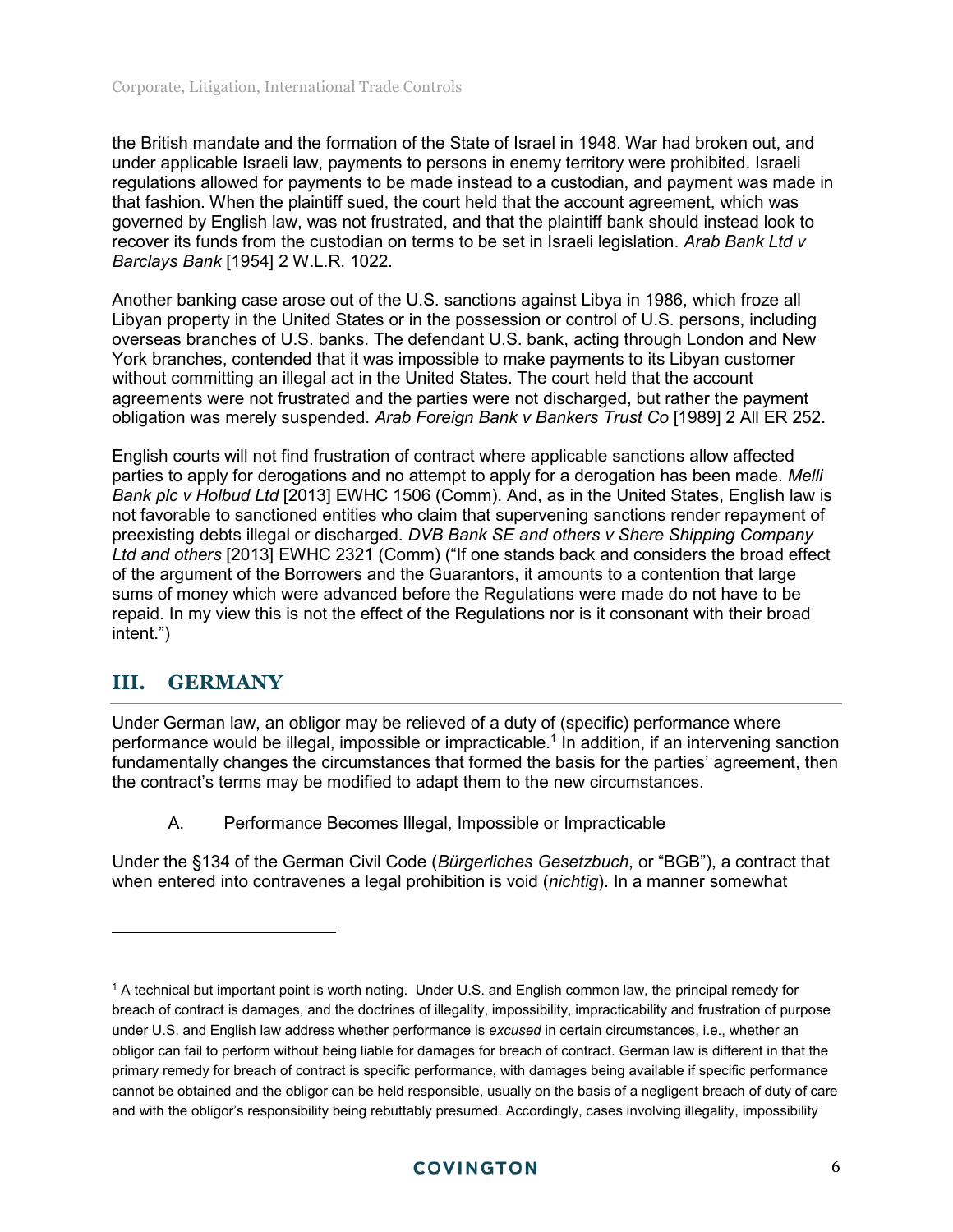$\overline{a}$ 

reflective of the policy considerations inherent in the concept of illegality in common law, German law distinguishes between laws that prohibit a certain conduct (*Verbotsgesetze*) and other, often administrative laws (*Ordnungsvorschriften*) that may render conduct unlawful but are primarily directed at other purposes. While the distinction turns on the purpose of the law in question, sanctions are likely to be viewed as prohibitive laws in most cases.

On the other hand, if a performance was permitted at the time of contract formation but subsequently becomes unlawful, the contract will not be voided, but instead a party may be able to refuse performance under principles of impossibility or impracticability. The relevant provisions are set out in §275 BGB:<sup>2</sup>

#### *§275 Exclusion of the Duty of Performance*

*(1) A claim for performance is excluded to the extent that performance is impossible for the obligor or for any other person.* 

*(2) The obligor may refuse performance to the extent that performance requires expense and effort which, taking into account the subject matter of the obligation and the requirements of good faith, is grossly disproportionate to the interest in performance of the obligee. When it is determined what efforts may be reasonably required of the obligor, it must also be taken into account whether he is responsible for the obstacle to performance.* 

*(3) In addition, the obligor may refuse performance if he is to render the performance in person and, when the obstacle to performance of the obligor is weighed against the interest of the obligee in the performance, performance cannot be reasonably required of the obligor.* 

A determination of impossibility (Para. 1) will be narrowly focused on whether performance is in fact possible. A determination of impracticability in general (Para. 2) or with respect to personal services contracts (Para. 3), on the other hand, requires a broad review of relevant circumstances under principles of reasonableness and good faith. The bar for a finding of impracticability is high, with performance being excused only in extraordinary cases where the cost of performance is so high in relation to the other party's interest that enforcement would appear abusive. Where performance is refused, the other party may terminate the contract, and the non-performing party may be liable for damages if it is found to be responsible for the relevant circumstances. Similar considerations affect whether illegality or other changed

and impracticability under German law involve an analysis of whether (i) an obligor is relieved of its duty of (specific) performance, and (ii) somewhat separately, whether the obligor may nonetheless be held responsible for damages.

 $^2$  Translations of BGB provisions in this alert are taken from the English translation made available by the German Federal Ministry of Justice [here.](http://www.gesetze-im-internet.de/englisch_bgb/)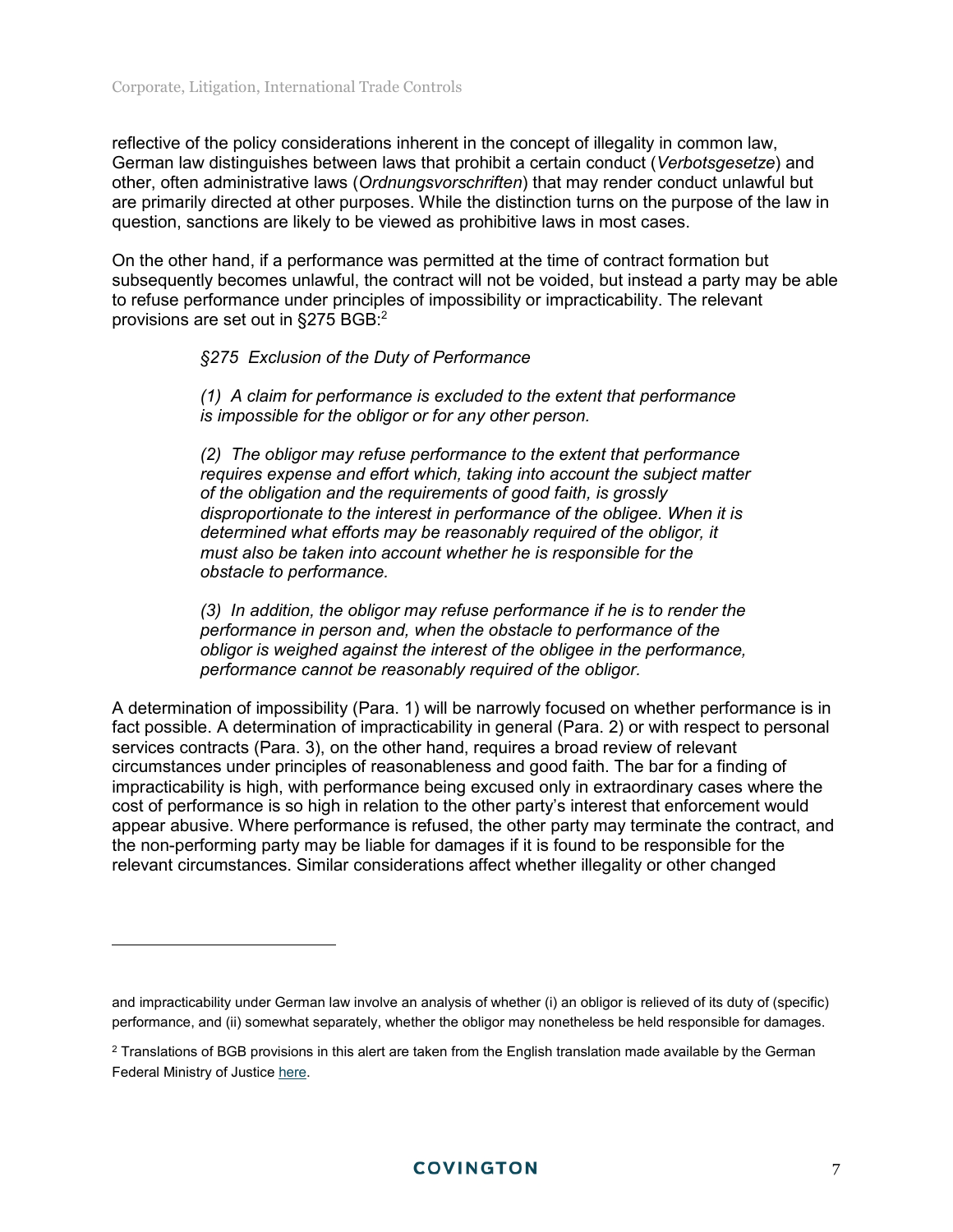$\overline{a}$ 

circumstances may be invoked as grounds for terminating a long term contract for cause (*aus wichtigem Grund*) pursuant to §314 BGB.

The application of these principles is fairly straightforward in cases where performance has become unlawful under German or EU sanctions or other laws. Performance obligations that would violate outright prohibitions are deemed legally impossible under §275(1) BGB, with the result that performance cannot be required.

The analysis is more complex with regard to conduct that has become unlawful under foreign (*i.e.*, non-German and non-EU) laws. German law distinguishes between "overriding mandatory provisions" within the meaning of Article 9 of the EU's Rome I Regulation<sup>3</sup> and other foreign laws. Overriding mandatory provisions are rules that a (foreign) country regards as "crucial for safeguarding its public interests, such as its political, social or economic organization[.]" Rome I, Article 9(1). Another country's overriding mandatory provisions *may* be given effect in so far as they apply in the place of performance and render performance unlawful, with regard to be had "to their nature and purpose and to the consequences of their application or non-application." Rome I, Article 9(3). In practice, foreign laws often will be taken into account when they directly affect a party's ability to perform, and the distinction between legal or practical impossibility on the one hand and impracticability on the other is not always clearly drawn.

The case law demonstrates the kinds of cross-border fact patterns that can arise. In an early case, the defendant, resident in a Soviet occupied zone (East Germany), was prevented by the zone's currency regulations from making payments to a creditor in West Germany. The German Highest Civil Court (*Bundesgerichtshof*, or "BGH") held that although the Soviet occupied zone's regulations did not apply in West Germany, they nonetheless rendered payment by the defendant practically impossible. The court noted that "the concept of impossibility … must be applied flexibly, taking into account the special circumstances of the individual case." BGH Ia ZR 273/63 (28 January 1965).

Similar to the courts in the United States and England, German courts do not readily excuse performance on grounds of claimed impossibility or impracticability. In a 1983 case, a German vendor had promised to deliver shirts to a German purchaser. The shirts had been manufactured in Korea and shipped to Hamburg, but the import of the shirts into Germany required an import license that could not be obtained. While noting in passing that smuggling the goods into the country would not reasonably be considered a viable option, the BGH sidestepped potentially complicated questions of impossibility and impracticability by holding that only the delivery of the goods in Germany, and not their importation, was the object of the contract, and performance was thus not excused. BGH VIII ZR 77/82 (8 June 1983).

More recently, the Frankfurt District Court allowed a Kuwaiti airline to decline boarding to an Israeli passenger on a flight from Germany to Thailand in light of a Kuwaiti boycott law that prohibited, with severe penalties, the transport of Israeli passengers. While the Kuwaiti law had no application in Germany, the fact that the flight in question included a stop in Kuwait (the passenger had been offered but declined direct flights on other airlines) and that the airline

 $^3$  Regulation (EC) No. 593/2008 of the European Parliament and of the Council of 17 June 2008 on the law applicable to contractual obligations (Rome I).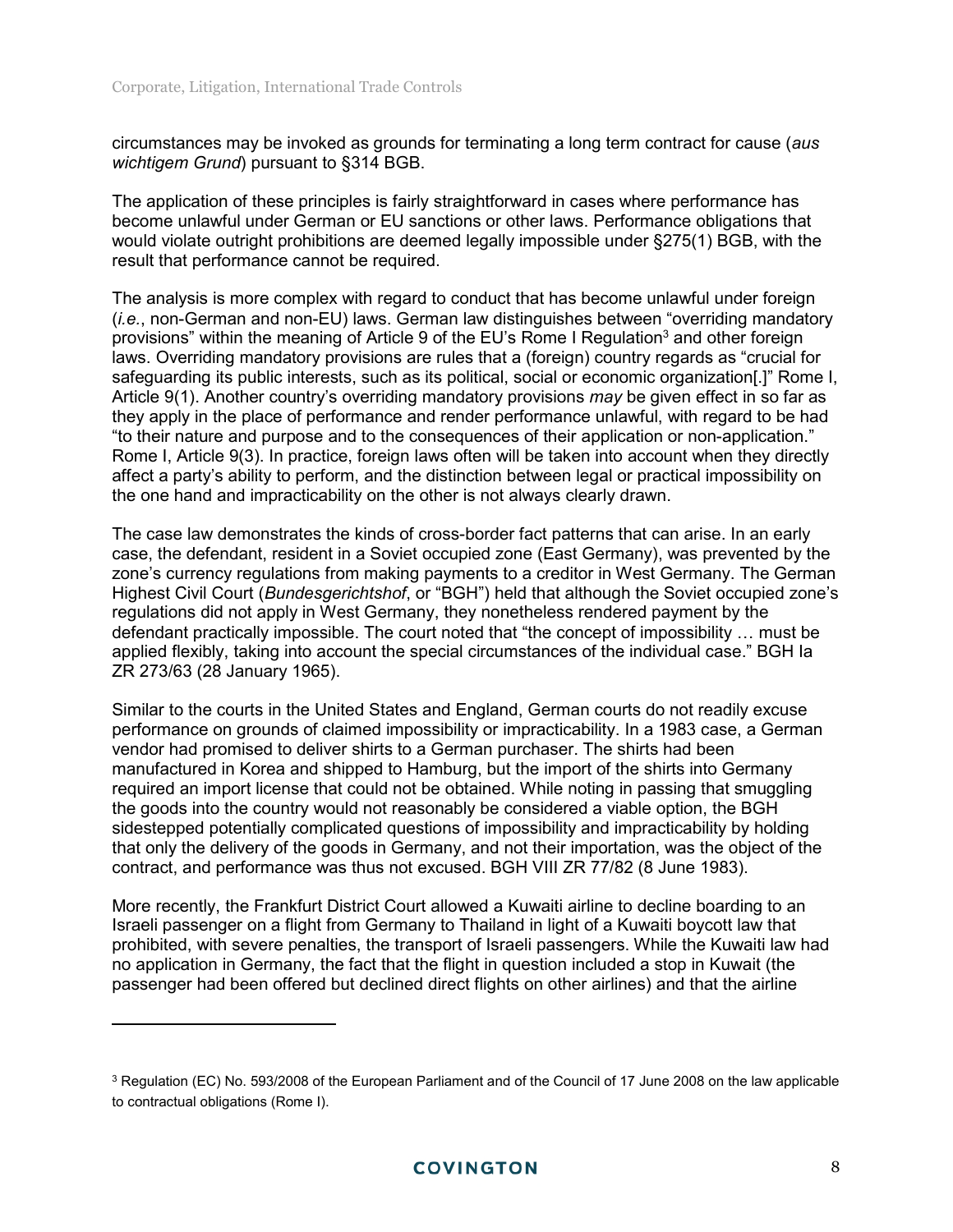$\overline{a}$ 

would be subject to penalties under the laws of its home state was sufficient to excuse performance. Because it was based on nationality and not on religion, ethnic background, sexual orientation or other protected categories, giving effect to the embargo was held not to be incompatible with German public policy (*see* Article 21 of Rome I) or similar principles. LG Frankfurt am Main, 2-24 O 37/17 (16 November 2017).

Parties can be subject to conflicting obligations, especially where sanctions have extraterritorial effect. A 2011 case considered an attempted bank transfer on behalf of two German customers. The plaintiff bank, which had become subject to both U.S. and EU Iran-related sanctions, sent funds to the defendant, a U.S. bank operating in Germany. The defendant bank routed the payment through its London affiliate, where the funds were blocked. The applicable EU sanctions called for release of the funds to the German Bundesbank for further disposition, but that was not permitted under the U.S. sanctions rules without OFAC approval, which was not obtained. The Frankfurt Higher District Court ordered the funds to be released to the Bundesbank, reasoning that U.S. authorities were unlikely to impose penalties under the circumstances. OLG Frankfurt am Main, 23 U 30/10 (9 May 2011).

Yet further complexity is added in cases arising under blocking statutes, as illustrated by a recent (and still ongoing) case involving Deutsche Telekom and the German subsidiary of Iranian Bank Melli. Deutsche Telekom was providing telecommunications services to Bank Melli's German subsidiary under a long term services agreement when the United States withdrew from the Joint Comprehensive Plan of Action (JCPOA) in 2018 and reinstated its Iran sanctions, with Bank Melli being on OFAC's SDN list.<sup>4</sup> The EU reacted by adding the reinstated U.S. sanctions to the list of measures blocked by EU Regulation 2271/96, which, among other things, prohibits EU persons from complying with specified foreign sanctions.<sup>5</sup> Finding itself subject to conflicting obligations and potential penalties in both the United States and Germany, Deutsche Telekom first gave notice of termination of its contract with Bank Melli for cause, on the grounds that Bank Melli was excluded from SWIFT and could no longer pay, but the Hamburg Higher District Court held that Deutsche Telekom was required to accept payment in cash. OLG Hamburg 11 U 257/18 (6 June 2019). Deutsche Telekom then also gave notice of ordinary course termination (*i.e*., without cause) to the next available termination date. When Bank Melli challenged that second termination as well, arguing that it was unlawful because it was in fact motivated by an effort to comply with sanctions blocked by Regulation 2271/96, the Hamburg Higher District Court sought a preliminary ruling from the European Court of Justice (ECJ). The ECJ held that Article 5 of the Regulation does not generally prohibit ordinary course terminations, but that where the available evidence indicates that the termination was issued to comply with a blocked sanction, the terminating party should establish that the termination was

<sup>4</sup> Specially Designated Nationals And Blocked Persons List (SDN) list, *see* [here.](https://home.treasury.gov/policy-issues/financial-sanctions/specially-designated-nationals-and-blocked-persons-list-sdn-human-readable-lists) U.S. persons are generally prohibited from dealing with SDNs absent OFAC licensing.

<sup>5</sup> Council Regulation (EC) No 2271/96 of 22 November 1996 protecting against the effects of the extra-territorial application of legislation adopted by a third country, and actions based thereon or resulting therefrom. Regulation 2271/96 was originally adopted in 1996 in an effort to block the extraterritorial effect of certain U.S. sanctions against Cuba, Iran and Libya. It is directed against sanctions measures listed in an annex to the Regulation, and the European Commission added the reinstated Iran sanctions to the relevant annex shortly after the United States' withdrawal from the JCPOA. Commission Delegated Regulation (EU) 2018/1100 of 6 June 2018 amending the Annex to Council Regulation (EC) No 2271/96.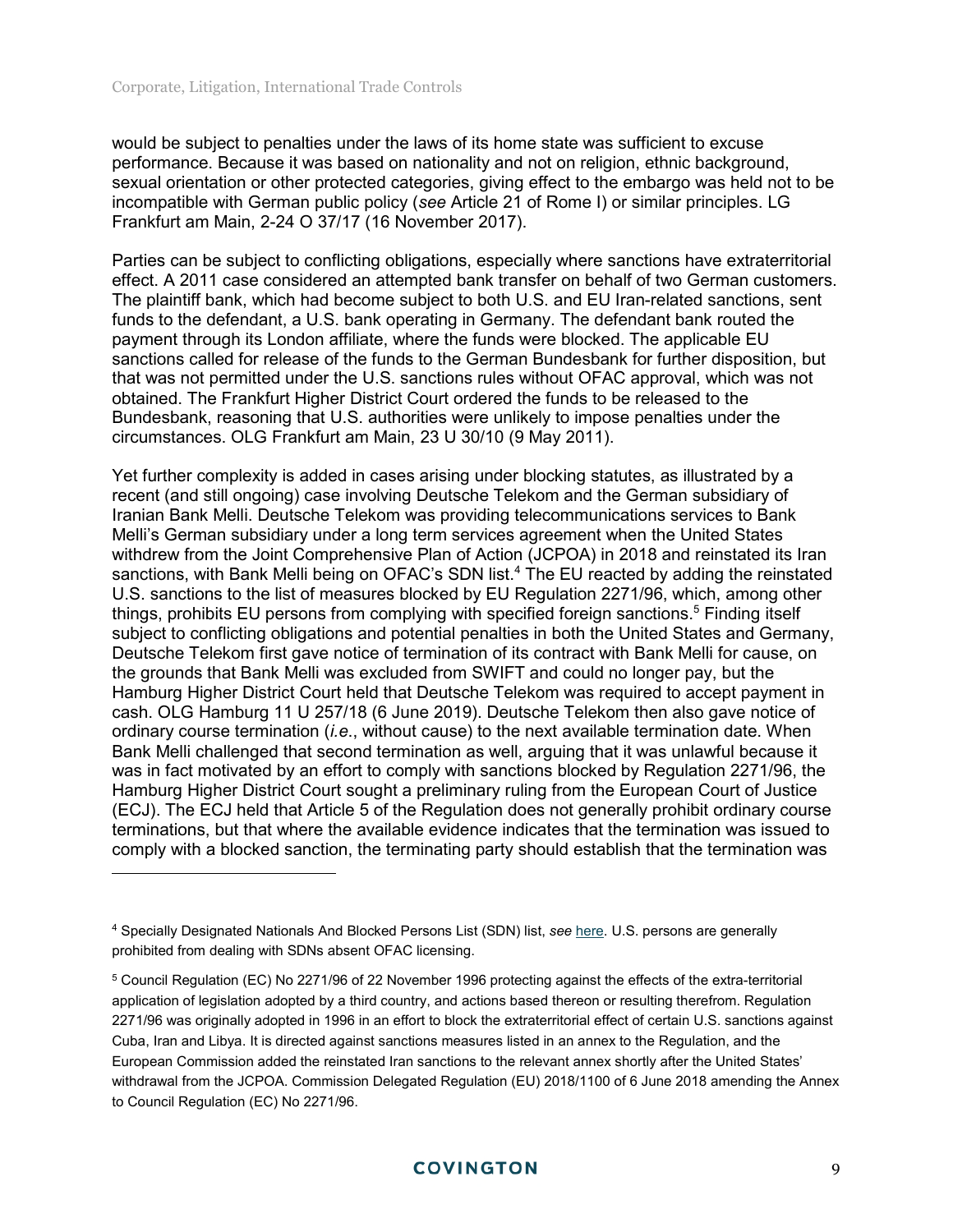not so intended. The ECJ further held that a termination found to have been issued in contravention of Article 5 may be annulled, provided that the annulment does not have disproportionate effects on the terminating party, weighing the objectives of the Regulation against the likelihood and extent of the economic losses to which the party may be exposed as a result of its inability to terminate. ECJ Case C-124/20 (21 December 2021). The case is now again before the Hamburg Higher District Court for a decision on the merits.

B. Modification Upon Change of Circumstances Forming the Basis of the Contract

In addition to the potential refusal of performance in cases of impossibility or impracticability under §275 BGB, a party may seek modification of a contract's terms pursuant to §313 BGB where the circumstances forming the basis of the contract have changed significantly. Where §313 applies, a contract's terms may be adapted to the changed circumstances, but the contract will not be voided and performance will not be excused. The provision reads as follows:

*§313 Interference with the Basis of the Transaction* 

*(1) If the circumstances which became the basis of a contract have significantly changed since the contract was entered into and if the parties would not have entered into the contract or would have entered into it with different contents if they had foreseen this change, adaptation of the contract may be demanded to the extent that, taking into account all of the circumstances of the specific case, in particular the contractual or statutory distribution of risk, one of the parties cannot reasonably be expected to uphold the contract without alteration.* 

*(2) It is equivalent to a change of circumstances if material conceptions that have become the basis of the contract are found to be incorrect.* 

*(3) If adaptation of the contract is not possible or one party cannot reasonably be expected to accept it, the disadvantaged party may revoke the contract. In the case of continuing obligations, the right to terminate takes the place of the right to revoke.* 

The provision is based on doctrines akin to common law concepts of frustration of contract and on German case law from the hyperinflationary environment of the 1920s. It is rarely invoked successfully, and its application is highly dependent on the circumstances of the individual case.

A change in law may be grounds for contract modification in some circumstances. A well-known 1984 case concerned a contract for the delivery of beer to Iran. The contract provided for deliveries to Iran at a discounted price and had been entered into in partial settlement of a damages claim for earlier defective deliveries. When imports of alcohol into Iran became illegal (and punishable by death) after the Iranian revolution in 1979, the court did not excuse performance under §275 BGB, but rather ruled in favor of an adjustment to the contract pursuant to §313 BGB and partially restored the Iranian importer's prior damages claim. BGH VIII ZR 254/82 (8 February 1984).

In another Iran-related case, a German insurer sought to delay payment of an insurance claim to a German policyholder. The claim related to deliveries from Iran, and the insurer pleaded that because it had been acquired by a U.S. group, it was now effectively subject to U.S. sanctions